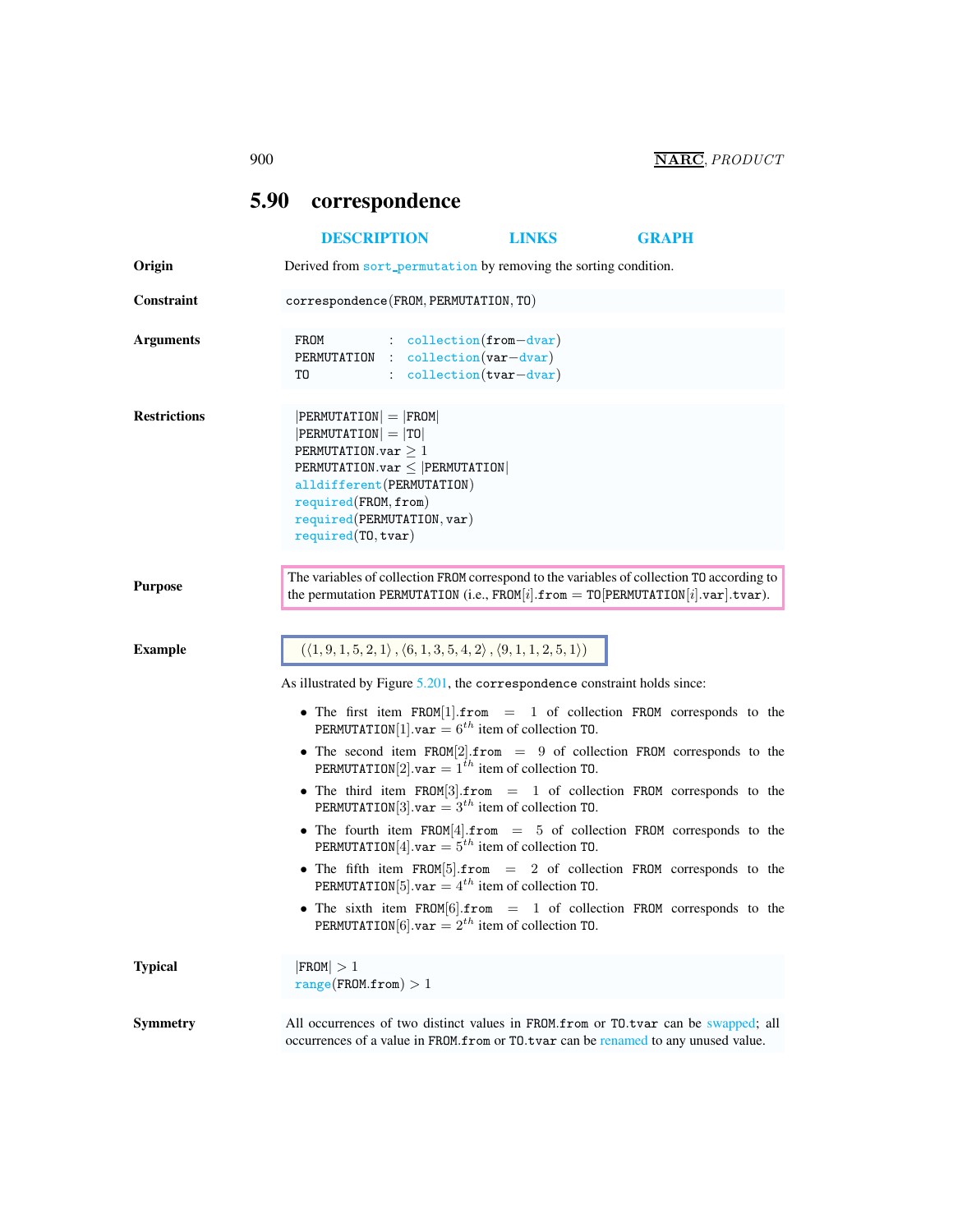## <sup>20030820</sup> 901



<span id="page-1-1"></span>Figure 5.201: Illustration of the correspondence between the items of the FROM and the TO collections according to the permutation defined by the items of the PERMUTATION collection of the Example slot

<span id="page-1-0"></span>

| <b>Remark</b>    | Similar to the same constraint except that we also provide the permutation that allows to<br>go from the items of collection FROM to the items of collection TO.                                                                                                                                                                                                                                                                                                                                                                                                     |
|------------------|----------------------------------------------------------------------------------------------------------------------------------------------------------------------------------------------------------------------------------------------------------------------------------------------------------------------------------------------------------------------------------------------------------------------------------------------------------------------------------------------------------------------------------------------------------------------|
| <b>Algorithm</b> | An arc-consistency filtering algorithm for the correspondence constraint is described<br>in $[129, 130]$ . The algorithm is based on the following ideas:                                                                                                                                                                                                                                                                                                                                                                                                            |
|                  | • First, one can map solutions to the correspondence constraint to perfect matchings<br>in a bipartite graph derived from the domain of the variables of the constraint in the<br>following way: to each variable of the FROM collection there is a <i>from</i> vertex; simi-<br>larly, to each variable of the T0 collection there is a to vertex; finally, there is an edge<br>between the $i^{th}$ from vertex and the $j^{th}$ to vertex if and only if the corresponding<br>domains intersect and if j belongs to the domain of the $ith$ permutation variable. |
|                  | • Second, Dulmage-Mendelsohn decomposition $[148]$ is used to characterise all edges<br>that do not belong to any perfect matching, and therefore prune the corresponding<br>variables.                                                                                                                                                                                                                                                                                                                                                                              |
| See also         | implied by: sort_permutation.                                                                                                                                                                                                                                                                                                                                                                                                                                                                                                                                        |
|                  | specialisation: same (PERMUTATION parameter removed).                                                                                                                                                                                                                                                                                                                                                                                                                                                                                                                |
| <b>Keywords</b>  | characteristic of a constraint: derived collection.                                                                                                                                                                                                                                                                                                                                                                                                                                                                                                                  |
|                  | <b>combinatorial object:</b> permutation.                                                                                                                                                                                                                                                                                                                                                                                                                                                                                                                            |
|                  | <b>constraint arguments:</b> constraint between three collections of variables.                                                                                                                                                                                                                                                                                                                                                                                                                                                                                      |
|                  | <b>filtering:</b> bipartite matching.                                                                                                                                                                                                                                                                                                                                                                                                                                                                                                                                |
|                  | final graph structure: acyclic, bipartite, no loop.                                                                                                                                                                                                                                                                                                                                                                                                                                                                                                                  |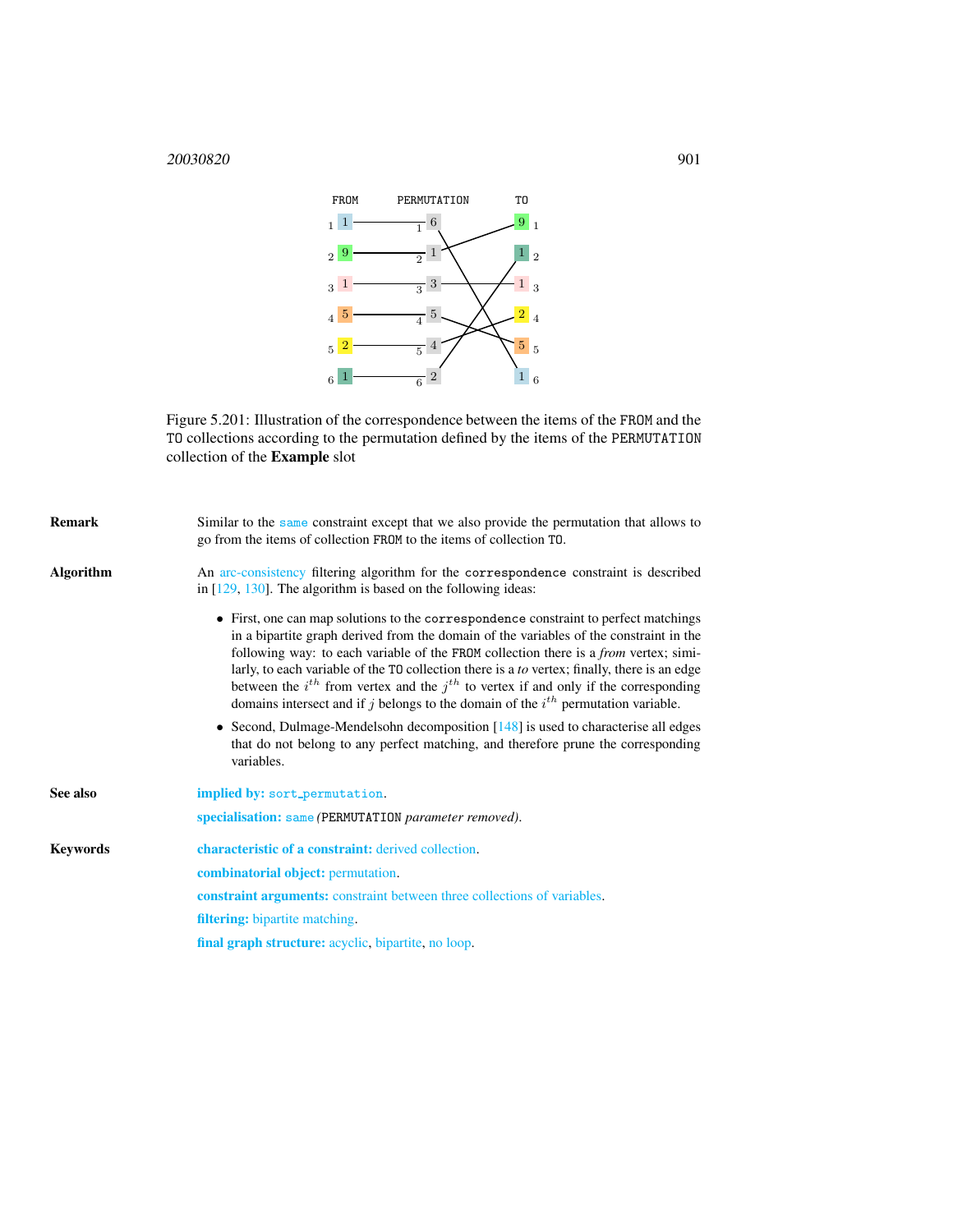Derived Collection col FROM\_PERMUTATION-collection(from-dvar, var-dvar), )<br>[item(from - FROM.from, var - PERMUTATION.var)] ) Arc input(s) FROM\_PERMUTATION TO Arc generator  $PRODUCT \rightarrow collection(from\_permutation, to)$ Arc arity 2 Arc constraint(s) • from permutation.from = to.tvar  $\bullet$  from\_permutation.var = to.key Graph property(ies) NARC= |PERMUTATION| Graph class • ACYCLIC • BIPARTITE • NO LOOP Graph model Parts (A) and (B) of Figure [5.202](#page-3-0) respectively show the initial and final graph associated with the Example slot. In both graphs the source vertices correspond to the derived collection FROM PERMUTATION, while the sink vertices correspond to the collection TO. Since the final graph contains exactly |PERMUTATION| arcs the correspondence constraint holds. As we use the **NARC** graph property, the arcs of the final graph are stressed in bold. Signature Because of the second condition from permutation.var = to.key of the arc constraint and since both, the var attributes of the collection FROM PERMUTATION and the key attributes of the collection TO are all-distinct, the final graph contains at most |PERMUTATION| arcs. Therefore we can rewrite the graph property  $NARC = |PERMUTATION|$  to  $NARC$  $\geq$  |PERMUTATION|. This leads to simplify  $\overline{\text{NARC}}$  to  $\overline{\text{NARC}}$ .

<span id="page-2-0"></span>